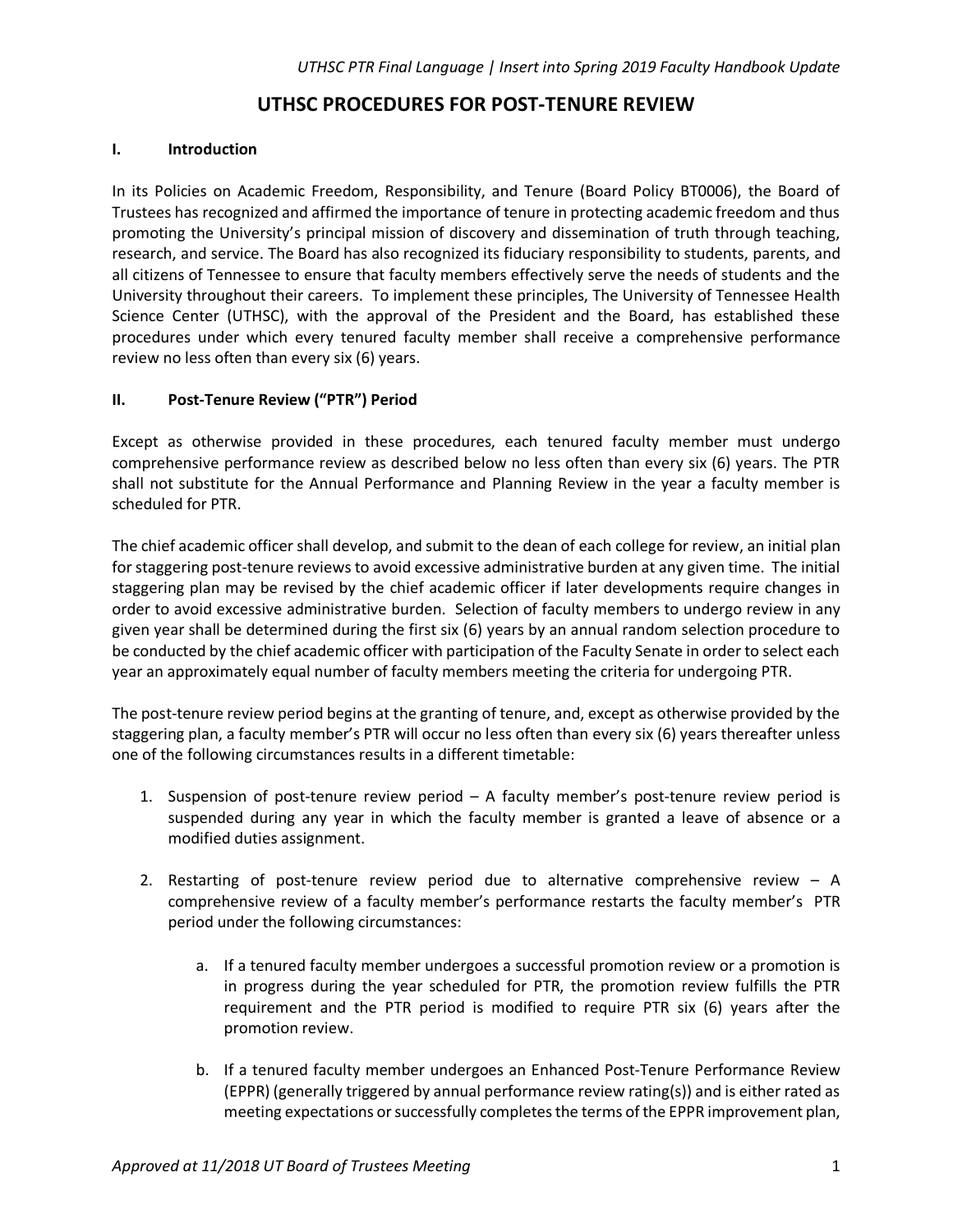the EPPR process fulfills the PTR requirement and the PTR cycle is modified to begin with the date of the EPPR committee's report.

- 3. Start of the PTR period upon conclusion of an administrative appointment Full time administrators and faculty members with a majority administrative appointment (more than 50%) are not subject to PTR; faculty members holding a less than majority administrative appointment (50% or less) are subject to PTR regarding their faculty duties based on expectations consistent with their faculty duty allocation. When a full-time or majority-time administrator leaves his or her administrative position to assume a tenured faculty position, the faculty member's initial PTR shall occur within six (6) years after leaving the administrative post.
- 4. Exception of the scheduled PTR for retirement A faculty member who has made a binding commitment to retire within the next twelve (12) months and whose retirement date has been accepted by UTHSC will be exempted from a PTR if the PTR is scheduled in the year during which their retirement is to take place. Should the faculty member's retirement be renegotiated with the approval of UTHSC, the faculty member's originally scheduled PTR will take place during the next cycle of PTR reviews.
- 5. A faculty member's scheduled PTR may be otherwise deferred or modified only for good cause approved by the chief academic officer.

## **III. Annual Schedule for Post-Tenure Review**

All post-tenure reviews will be conducted and completed during the academic year according to the following schedule:

- 1. The chief academic officer shall appoint all PTR Committees as set forth in Section IV below no later than mid-August.
- 2. Each PTR Committee shall be provided with the materials required by Section V below no later than September 1.
- 3. When external reviews are necessary, identification of the evaluator should take no more than fourteen (14) days and there should be no more than four (4) weeks between the request to the evaluator and the evaluator's decision.
- 4. Each PTR Committee shall submit its report required by Section VII below no later than March 1. Section XI provides a timeline for conducting the PTR, indicating the steps in the process, typical timing of each step, as well as additional timelines if external review materials are required or if a PTR improvement plan is required.

## **IV. Appointment and Composition of Post-Tenure Review Committee**

A. Appointment of the PTR Committee

All post-tenure reviews must be conducted by a committee established for the sole purpose of posttenure review. Each PTR Committee shall include three (3) members, appointed by the chief academic officer in the following manner:

- 1. In the case of departments with formally recognized divisions, the division serves as the organizing unit.
- 2. The faculty member under review nominates three (3) committee members: one (1) from within division/department and two (2) from outside division/department. The department chair, in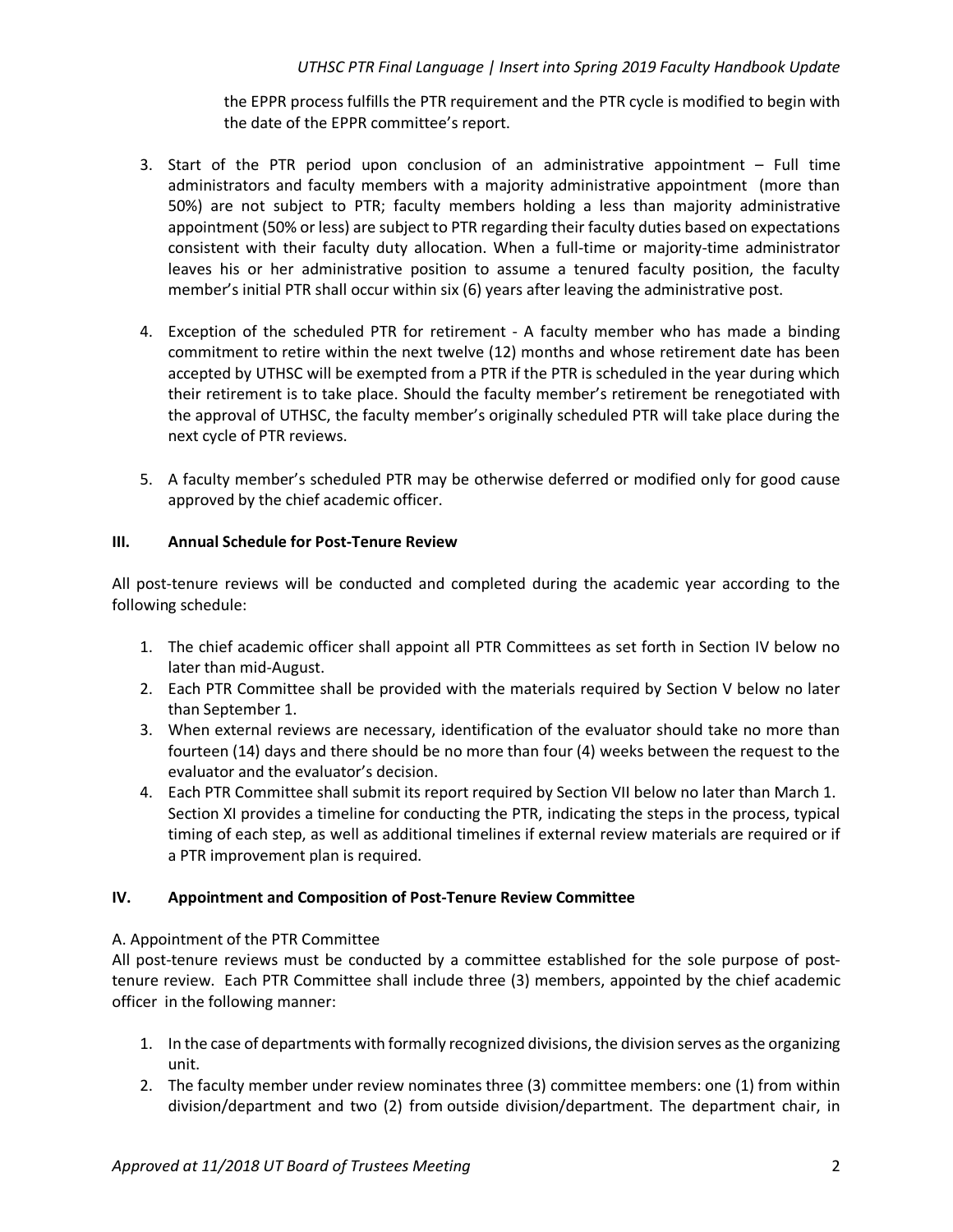consultation with the division chief and dean, nominates six (6), two (2) from within the division/department and four (4) from outside the division/department (either in the college or outside the college).

- 3. The faculty member can ask that one (1) of the nominees from the chair's list be removed.
- 4. Nominations will be forwarded to the chief academic officer for selection.
- 5. One (1) of the three (3) committee members must be from the faculty member's list of nominees.
- 6. To prevent conflict of interest in decision-making due to factors of kinship among employees, no faculty members who are relatives as defined in the HR0115: Employment of Relatives policy will be placed on the PTR Committee of the faculty member under review.

#### B. Composition of the PTR Committee

The composition of the PTR Committee must meet the following requirements:

- 1. Each PTR Committee member must be a tenured full-time faculty member who is at the same or higher academic rank, and whose locus of tenure is at UTHSC
- 2. Committee members shall have sufficient expertise in the field of and/or similarity of activities to those of the faculty member whose progress is being evaluated.
- 3. For faculty members undergoing PTR who are in departments without recognized divisions, one (1), and only one (1), PTR Committee member must hold an appointment in the same department as the faculty member being reviewed, unless there is no such faculty member eligible to serve, in which case the choice defaults to the college. For faculty members undergoing PTR who are in departments organized into recognized divisions, one (1), and only one (1), PTR Committee member must hold an appointment in the same division as the faculty member being reviewed, unless there is no such faculty member eligible to serve, in which case the choice defaults to the department; provided that no other PTR Committee members may hold an appointment in the same division.
- 4. At least one (1) PTR Committee member must hold an appointment in a different division/department from the faculty member being reviewed, but from the same college. For purposes of PTR Committee membership, College of Medicine basic science and clinical departments are considered as different colleges.
- 5. The final PTR Committee member may hold an appointment in a different college from the faculty member being reviewed or, if in the same college, must hold an appointment in a different department from the faculty member being reviewed.

The chief academic officer, working with the University of Tennessee Office of Academic Affairs and Student Success, will provide instructions, guidelines, and best practices to members of PTR Committees.

Members of the PTR Committee will select their committee's chair. The chair of the PTR Committee will (1) ensure adherence to the timeline for the PTR Committee's work; (2) draft the initial report of the PTR Committee, using a standardized template; (3) edit, distribute, revise and obtain Committee approval of the PTR Committee's report; and (4) serve as the official communicator of the PTR Committee with the chief academic officer. In the event that an external review is deemed necessary or requested, the chair of the PTR Committee will be responsible for managing this process.

#### **V. Materials to be Reviewed by Post-Tenure Review Committee**

A. Materials to be Reviewed by the PTR Committee The PTR Committee must review: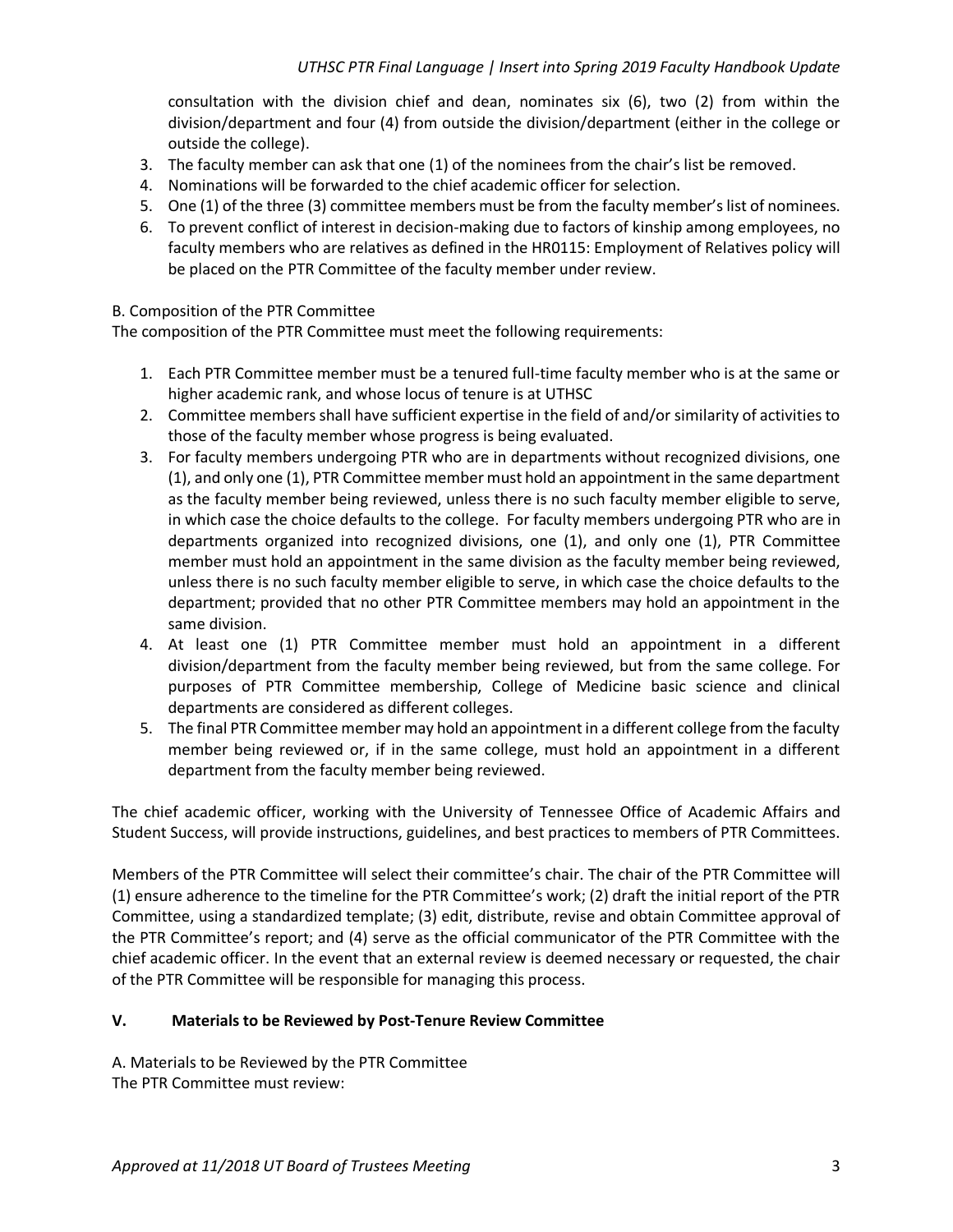- 1. annual review materials (including the division chief's and/or department chair's evaluation(s) and rating(s) of the faculty member's performance, and student and any peer evaluation of teaching) for each year of the last six (6) years or since the last PTR review (to be supplied by the division chief and/or department chair);
- 2. the faculty member's current CV; a narrative, not to exceed two (2) pages, prepared by the faculty member describing the faculty member's milestone achievements and accomplishments for each of the last six (6) years or since the last PTR review as well as goals for the next PTR review period; and (if there has been a previous PTR) a copy of the narrative submitted as a part of the faculty member's previous PTR (each to be supplied by the faculty member); and
- 3. external reviews when deemed necessary by the PTR Committee or the chief academic officer, or when requested by the faculty member undergoing PTR.

## B. Procedures and Approvals for External Reviews

External review may be requested by any member of the PTR Committee, chief academic officer or by the faculty member undergoing PTR. Typically, an external review is requested when sufficient expertise is lacking among the members of the PTR Committee to make an appropriate judgment as to whether the performance of the faculty member undergoing PTR satisfies the expectations for the faculty member's discipline and academic rank. In the rare instance that external reviews are deemed necessary or requested, the following procedures will apply.

Qualifications of external evaluators include the following:

- 1. External evaluators are individuals who are not employed by or affiliated with UTHSC or UTHSC's affiliated institutions.
- 2. External evaluators should be distinguished individuals in the faculty member's field who are in a position to provide an assessment of the faculty member's continued professional growth and productivity based on the materials provided in V.A. (above).
- 3. External evaluators must themselves hold tenure if offered at their institution or the equivalent if tenure is not offered.
- 4. External evaluators must be at or above the faculty member's current rank (or equivalent).
- 5. External evaluators should not hold any conflict of interest, as defined in the National Institutes of Health (NIH) definition of conflict of interest, or who would be in any professional or personal relationship with the faculty member that could reduce objectivity. In cases where conflict of interest is raised, the chief academic officer will make the final determination as to the external evaluator's appropriateness.
- 6. Whenever possible, external evaluators should be individuals (a) at UTHSC's comparable or aspirational peer institutions or (b) from an outside institution similar to UTHSC (e.g., academic health science center or research-intensive institution).

External evaluators are to be identified by mutual agreement of the faculty member undergoing PTR and the chair of the PTR Committee. The faculty member and chair of the PTR Committee independently identify three (3) prospective external evaluators and exchange their lists with each other. Within five (5) days the faculty member and PTR Committee chair should agree on a priority ranking of three (3) evaluators, allowing for options in obtaining an external review if the top ranked evaluator is unable to participate in the appropriate time frame (four [4] weeks). If the faculty member and PTR Committee chair cannot agree within five (5) days, upon receiving the reasoning for/against each potential evaluator, the chief academic officer will decide the disposition of the issue by selecting one (1) of the six (6) prospective external evaluators from the identified lists.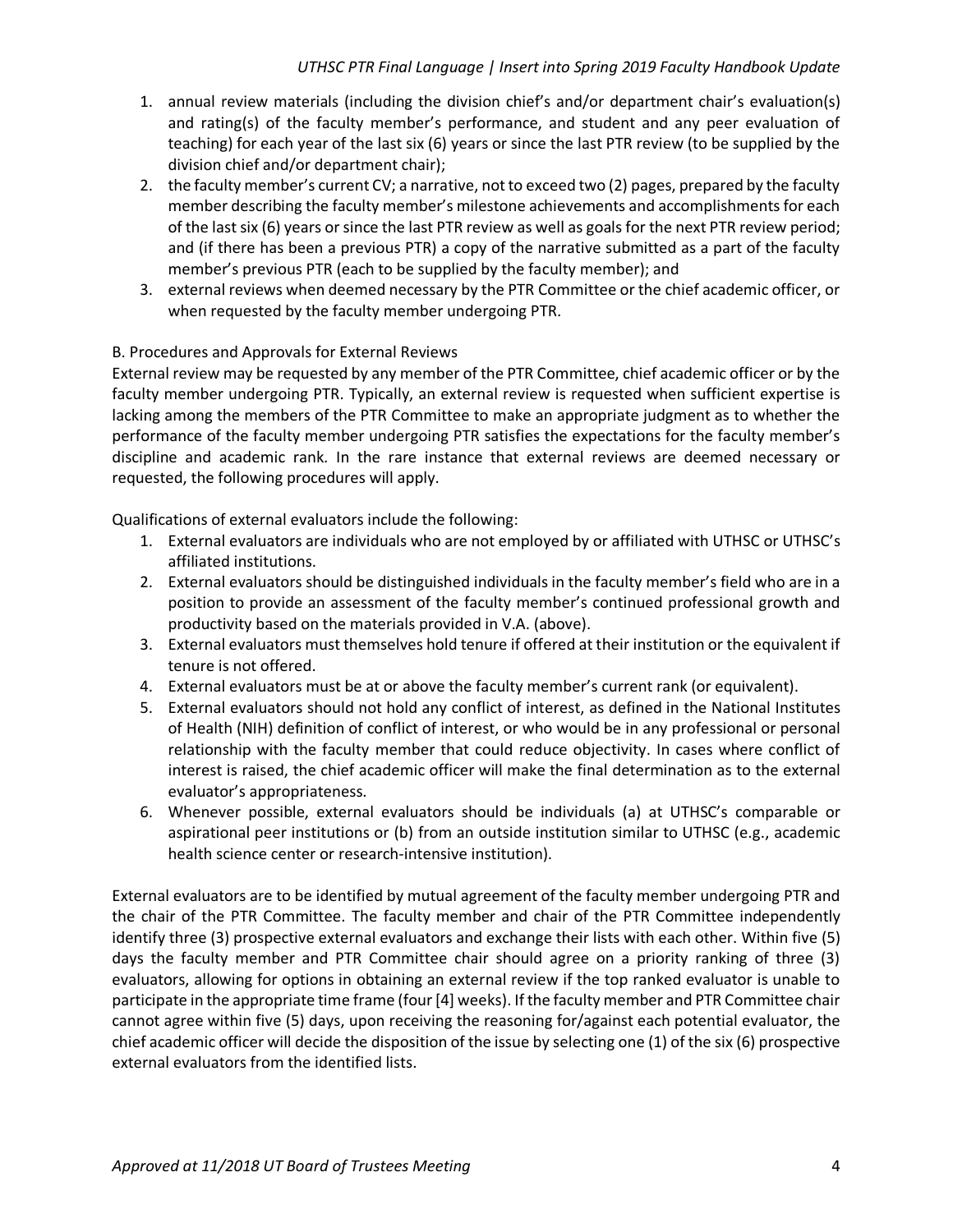The chair of the PTR Committee solicits the external review, using the following guidance. A standard form letter must be used for all external review requests.

- 1. Materials to be sent to external evaluators:
	- a. Required materials submitted by the division chief (if relevant) and/or department chair
	- b. Required materials submitted by the faculty member
	- c. UTHSC Faculty Handbook statements about PTR and, if available/developed, college and (if present) departmental bylaws about PTR
- 2. General information to provide to external evaluators in the request for evaluation:
	- a. Faculty member's name
	- b. Description of the PTR process
	- c. The external evaluator will be asked to review the materials submitted (see item #1 above) and conclude that the faculty member's performance (a) satisfies the expectations for the faculty member's discipline and rank or (b) does not satisfy the expectations for the faculty member's discipline, rank, effort distribution, and expectations listed in the annual reviews provided. The external evaluator will also be asked to provide a one-paragraph explanation of his or her conclusion.
	- d. Request for evaluator to state the nature of any association with the faculty member
	- e. Request for the evaluator's letter to be submitted on institutional letterhead with the evaluator's signature that includes rank as well as tenure status
	- f. Date when the letter must be received
	- g. Thank you
- 3. External reviews should be addressed to the PTR Committee chair who requested the review.
- 4. Letters should be submitted via email.
- 5. Any letters solicited and received must be included in the PTR Committee's report.

#### **VI. Criteria for Post-Tenure Review**

The post-tenure review process should ensure the faculty member has demonstrated continued professional growth and productivity in the areas of teaching, research (including creative and other scholarly activities), service, and/or clinical care pertinent to his or her faculty responsibilities. The criteria for assessing the faculty member's performance must be consistent with established expectations of the division, department, and college and provide sufficient flexibility to consider changes in academic responsibilities and/or expectations. The expectations for faculty performance may differ by college, department, and even among sub-disciplines within a department or program. Those expectations may be commonly-held standards in the discipline or sub-discipline. Those expectations may be stated explicitly in the faculty member's own six (6) past annual performance reviews, work assignments, goals or other planning tools (however identified), as well as department or college bylaws, the UTHSC faculty handbook, this policy, and in other generally-applicable policies and procedures (for example, fiscal, human resources, safety, research, or information technology policies and procedures).

#### **VII. Post-Tenure Review Committee's Conclusions and Report**

The PTR Committee is charged to review the faculty member's performance during the review period and to conclude whether the faculty member's performance satisfies the expectations for the faculty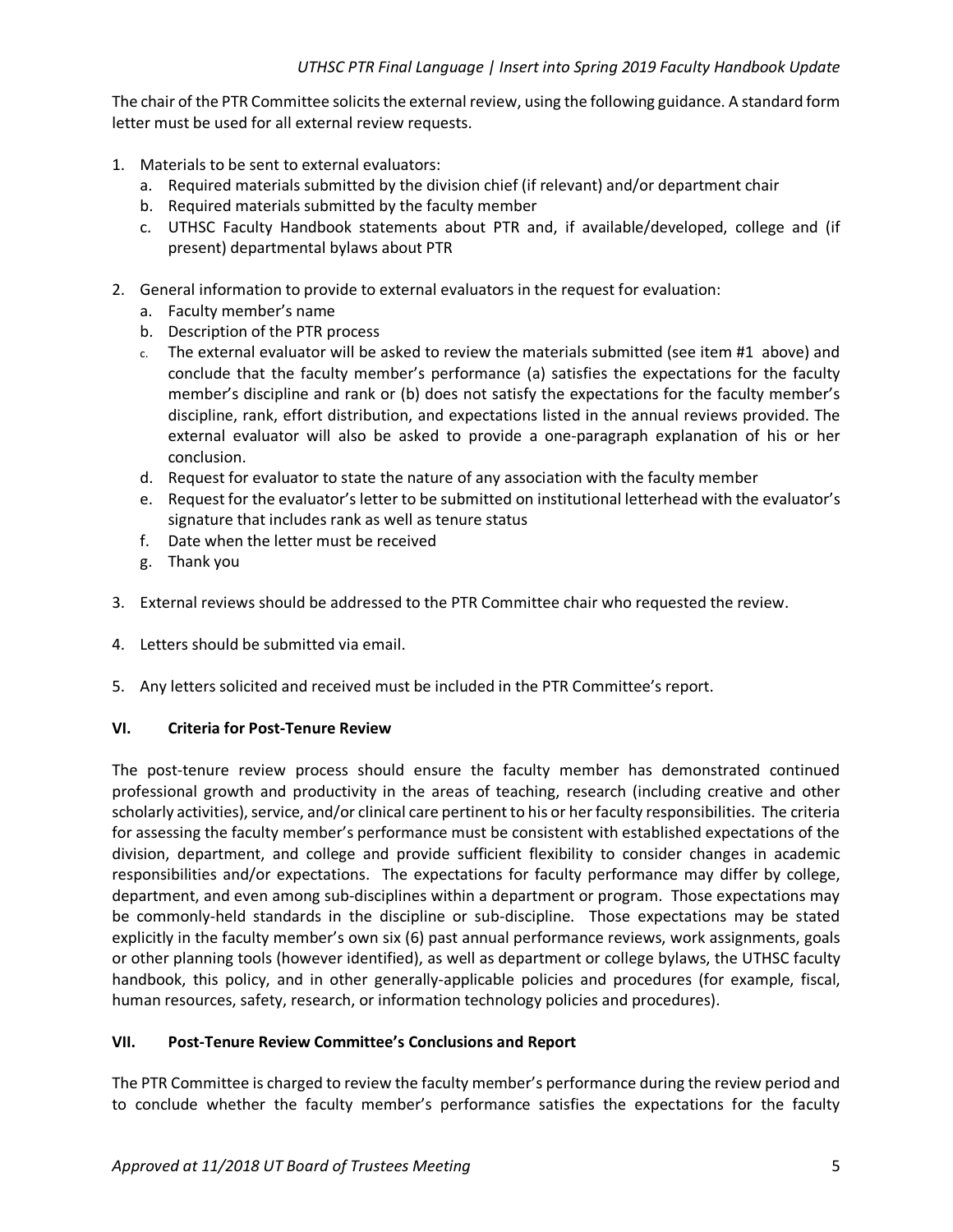#### *UTHSC PTR Final Language | Insert into Spring 2019 Faculty Handbook Update*

member's discipline and academic rank. The PTR Committee's voting must be conducted by anonymous ballots. All conclusions, the supporting reasons for the conclusions, and recommendations shall be adopted upon the vote of a simple majority of the PTR Committee. No member of the PTR Committee may abstain or recuse himself or herself from voting. Based on the judgment of its members, the PTR Committee must conclude for the candidate's performance either:

- That the faculty member's performance satisfies the expectations for the faculty member's discipline and academic rank; or
- That the faculty member's performance does not satisfy the expectations for the faculty member's discipline and academic rank.

The PTR Committee must conclude for the annual reviews either:

- That the faculty member's six (6) annual performance reviews satisfy the expectations of being reasonable, fair, accurate and high quality.
- That the faculty member's six (6) annual performance reviews do not satisfy the expectations of being reasonable, fair, accurate and high quality.

The committee must report its conclusions, the supporting reasons for the conclusions, and recommendations in writing using a standard format prepared by the chief academic officer, including (1) an enumeration of the anonymously cast vote, (2) the supporting reasons for its conclusion, (3) a dissenting explanation for any conclusion that is not adopted unanimously if a dissenting member chooses to provide one, (4) an identification of any incongruences observed between the faculty member's performance and his or her annual evaluations, (5) a statement of any additional concerns identified or actions recommended, and (6) if applicable, an identification of areas of extraordinary contribution and/or performance.

The detailed PTR Committee report shall be provided to the faculty member, division chief, department chair, dean, and chief academic officer.

The faculty member under review, his or her division chief, department chair, and dean must have the opportunity to provide a written response to the PTR Committee report. These responses must be submitted to the chief academic officer with copies to the faculty member, the division chief, department chair, dean, and Committee. The chief academic officer shall either accept or reject the PTR Committee's determination that the faculty member's performance satisfies or does not satisfy the expectations for the faculty member's discipline and academic rank. Additionally, the chief academic officer shall either accept or reject the PTR Committee's determination that annual performance reviews satisfy or do not satisfy the expectations for the conduct of reasonable, fair, accurate and high quality reviews. The Chancellor shall indicate in writing whether or not he or she concurs in the chief academic officer's determination. If the PTR Committee report is not unanimous, the chief academic officer shall provide the supporting reasons for his or her determination. If the chief academic officer or the Chancellor do not concur in a determination, then he or she shall provide the supporting reasons for the nonconcurrence. The chief academic officer's determination, the Chancellor's concurrence, and any written responses of the faculty member, division chief, department chair and the dean will be maintained with the PTR Committee report in the official faculty file located in the chief academic officer's office and, upon request, submitted electronically to the University of Tennessee Office of Academic Affairs and Student Success.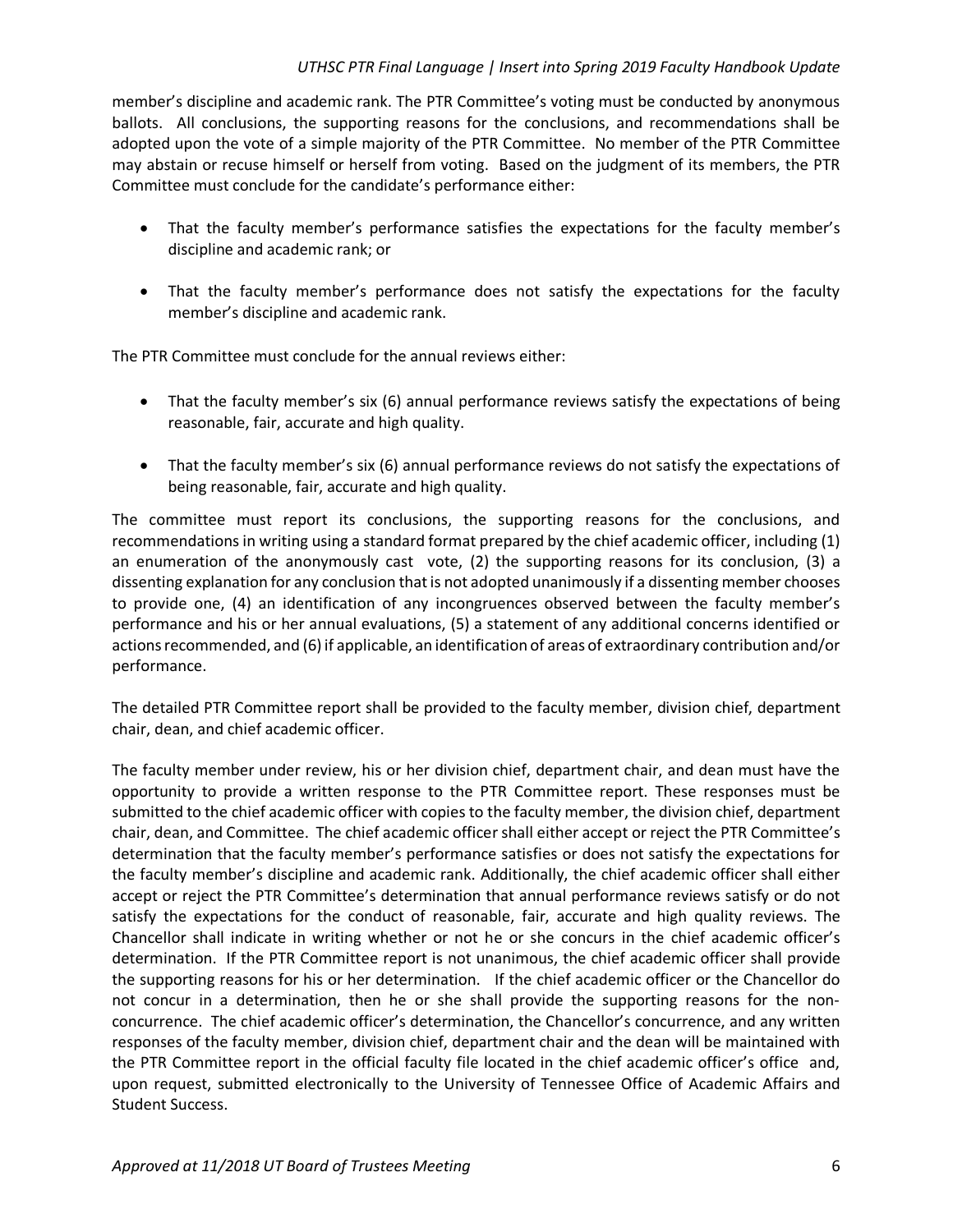## **VIII. Appeal**

Within thirty (30) days of receipt of the PTR Committee report, the faculty member may appeal any conclusion with which the faculty member disagrees. The procedure for appeal is described in Section 7 of the UTHSC Faculty Handbook, except that a final decision on the appeal shall be made within ninety (90) days of the faculty member's appeal, and the final decision of the Chancellor on an appeal shall not be appealable to the President.

## **IX. Further Actions**

If the PTR Committee concludes that the faculty member's performance has notsatisfied the expectations for the faculty member's discipline and rank, a PTR improvement plan must be developed using the same procedures used for the development of an EPPR improvement plan as detailed in Board Policy BT0006 Appendix E Section 7.b. The PTR improvement plan will be evaluated quarterly for a minimum of four (4) quarters. The evaluation of the PTR improvement plan will be conducted as part of the faculty member's next annual performance review.

If the chief academic officer, based on the PTR Committee's report, concludes that deficiencies exist in the departmental annual performance review process (including failure of division chiefsor department chairs to conduct rigorous (i.e., reasonable, fair, accurate, high quality) annual performance reviews) or other incongruences are observed between the PTR performance review and rankings assigned through the annual performance review process, the chief academic officer must develop a process for addressing the issues.

## **X. Annual Report to the Board of Trustees**

The chief academic officer shall prepare an annual assessment report of campus post-tenure review processes, procedures and outcomes for submission by the Chancellor to the Board of Trustees, through the President, no later than June 1 of each year. The report shall include a description of any deficiencies identified in departmental annual performance review processes and the plan for addressing the issues.

The outcomes of the PTR process will be evaluated on an annual basis, with data reported to the Board of Trustees also shared with the Faculty Senate Executive Committee, deans, department chairs, and division chiefs.

## **XI. Timelines for Conducting the PTR**

All PTR deadlines are counted in calendar days rather than business days, except when the last day of the time period falls during a holiday or administrative closure lasting five (5) business days or longer (such as the administrative closure between fall and spring semesters or an extended weather-related closure). The following tables summarize key events in the PTR process that have deadlines.

| Example<br>2019<br><b>Dates</b> | Event begins                                                                                                                            | Days<br>(Weeks) | Event ends                 |
|---------------------------------|-----------------------------------------------------------------------------------------------------------------------------------------|-----------------|----------------------------|
| July 1                          | Written notice from the chief academic<br>officer that the faculty member is required to<br>have a PTR - normally will occur by July 1. | 42<br>(6)       | PTR Committee is selected. |

## **Timeline for Conducting the PTR (using the EPPR process as a basis)**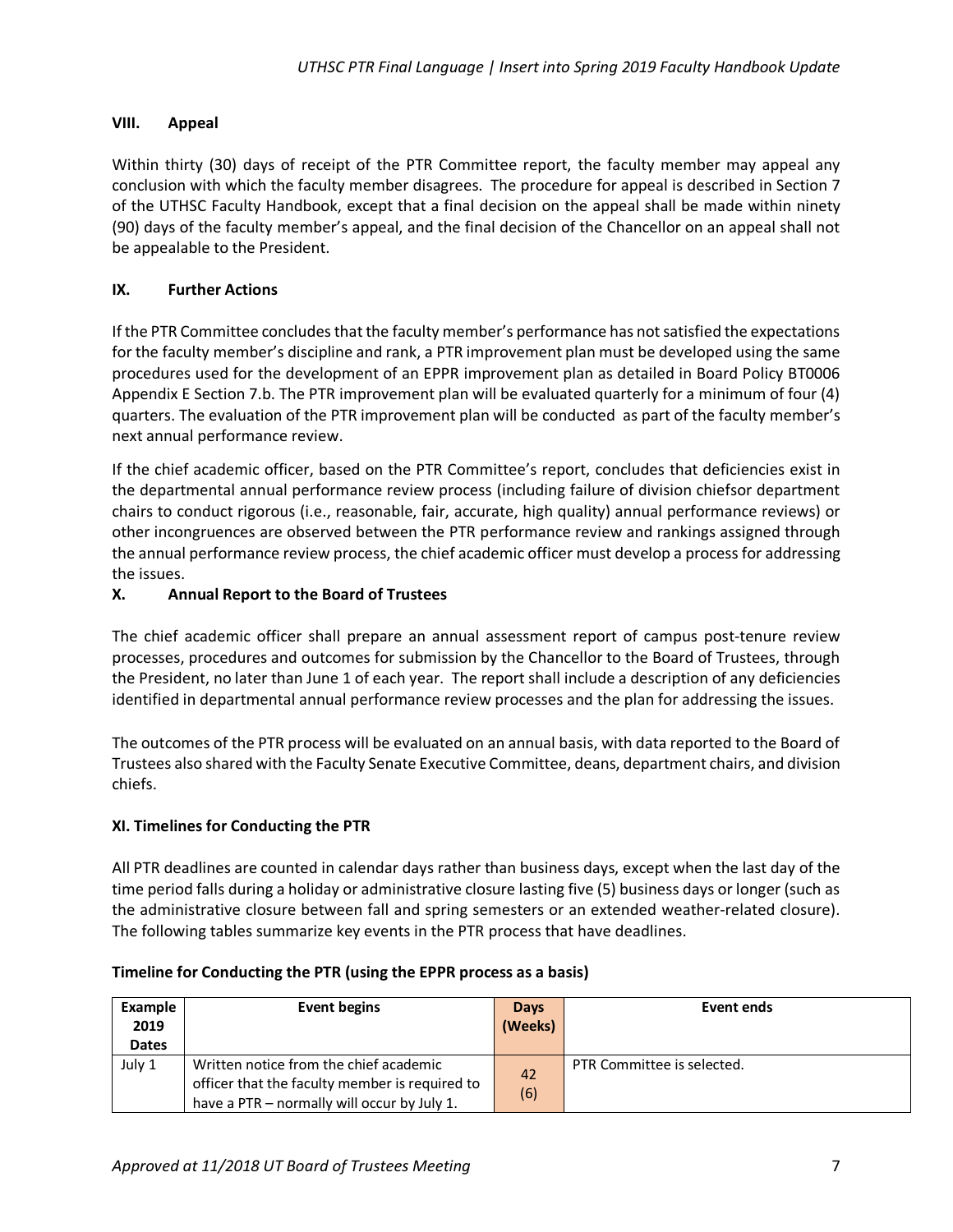| Aug. 12 | PTR Committee is selected.                                                                                                                                                                                                                        | $\overline{7}$<br>(1) | Chief academic officer provides instructions,<br>guidelines, template for report, and best practices<br>to the PTR Committee.                                                                                                                                                                                                                                                                                                                                                                                                                                                                              |
|---------|---------------------------------------------------------------------------------------------------------------------------------------------------------------------------------------------------------------------------------------------------|-----------------------|------------------------------------------------------------------------------------------------------------------------------------------------------------------------------------------------------------------------------------------------------------------------------------------------------------------------------------------------------------------------------------------------------------------------------------------------------------------------------------------------------------------------------------------------------------------------------------------------------------|
| Aug. 19 | Chief academic officer provides instructions,<br>guidelines, template for report, and best<br>practices to the PTR Committee.                                                                                                                     | $\overline{7}$<br>(1) | PTR Committee receives all required materials from<br>division chief (if relevant), department chair, from<br>faculty member, and determines if external reviews<br>are needed.                                                                                                                                                                                                                                                                                                                                                                                                                            |
| Aug. 26 | PTR Committee receives all required materials<br>from division chief (if relevant), department<br>chair, from faculty member, and determines if<br>external reviews are needed.                                                                   | 42<br>(6)             | PTR Committee report is prepared; dissenting<br>explanation prepared if a dissenting member<br>chooses to provide one. Report is distributed for<br>review by the faculty member, division chief (if<br>relevant), department chair, and dean.                                                                                                                                                                                                                                                                                                                                                             |
| Oct. 7  | PTR Committee report is prepared; dissenting<br>explanation prepared if a dissenting member<br>chooses to provide one. Report is distributed<br>for review by the faculty member, division<br>chief (if relevant), department chair, and<br>dean. | 14<br>(2)             | Faculty member, division chief (if relevant),<br>department chair, and dean submit written<br>responses to the chief academic officer.                                                                                                                                                                                                                                                                                                                                                                                                                                                                     |
| Oct. 21 | Faculty member, division chief (if relevant),<br>department chair, and dean submit written<br>responses to the chief academic officer.                                                                                                            | 14<br>(2)             | Chief academic officer reviews timely responses to<br>the report and makes an independent evaluation.                                                                                                                                                                                                                                                                                                                                                                                                                                                                                                      |
| Nov. 4  | Chief academic officer reviews timely<br>responses to the report and makes an<br>independent evaluation.                                                                                                                                          | 14<br>(2)             | Chief academic officer submits to the Chancellor<br>the committee's report, all timely responses, and<br>any additional conclusions and recommendations<br>based on the chief academic officer's independent<br>evaluation.                                                                                                                                                                                                                                                                                                                                                                                |
| Nov. 18 | Chief academic officer submits to the<br>Chancellor the committee's report, all timely<br>responses, and any additional conclusions and<br>recommendations based on the chief<br>academic officer's independent evaluation.                       | 14<br>(2)             | Chancellor indicates whether or not he or she<br>concurs in the chief academic officer's<br>determination.                                                                                                                                                                                                                                                                                                                                                                                                                                                                                                 |
| Dec. 2  | Chancellor indicates whether or not he or she<br>concurs in the chief academic officer's<br>determination.                                                                                                                                        | 30<br>$(4+)$          | 1. Within 30 days of the receipt of the PTR<br>Committee report, the faculty member may<br>appeal any conclusion with which he or she<br>disagrees (note: the PTR procedure does not halt<br>based on a faculty member's appeal).<br>2. If the PTR Committee concludes that the faculty<br>member has not satisfied the expectations for<br>the faculty member's discipline and rank, a PTR<br>improvement plan must be developed using the<br>procedures using for development of an EPPR<br>improvement plan (see next table: Additional<br>Timeline Required if a PTR improvement plan is<br>required). |
| Jan. 1  | Within 30 days of the receipt of the PTR<br>Committee report, the faculty member may<br>appeal any conclusion with which he or she<br>disagrees.                                                                                                  | 90<br>(13)            | Within 90 days of the faculty member's appeal, the<br>Chancellor renders a final decision on the faculty<br>member's appeal. The decision is not appealable to<br>the President.<br>Within 90 days would be by March 31, 2020.                                                                                                                                                                                                                                                                                                                                                                             |

# *UTHSC PTR Final Language | Insert into Spring 2019 Faculty Handbook Update*

## **Timeline for Conducting the PTR (using the tenure process as a basis) – if EXTERNAL REVIEWS are required**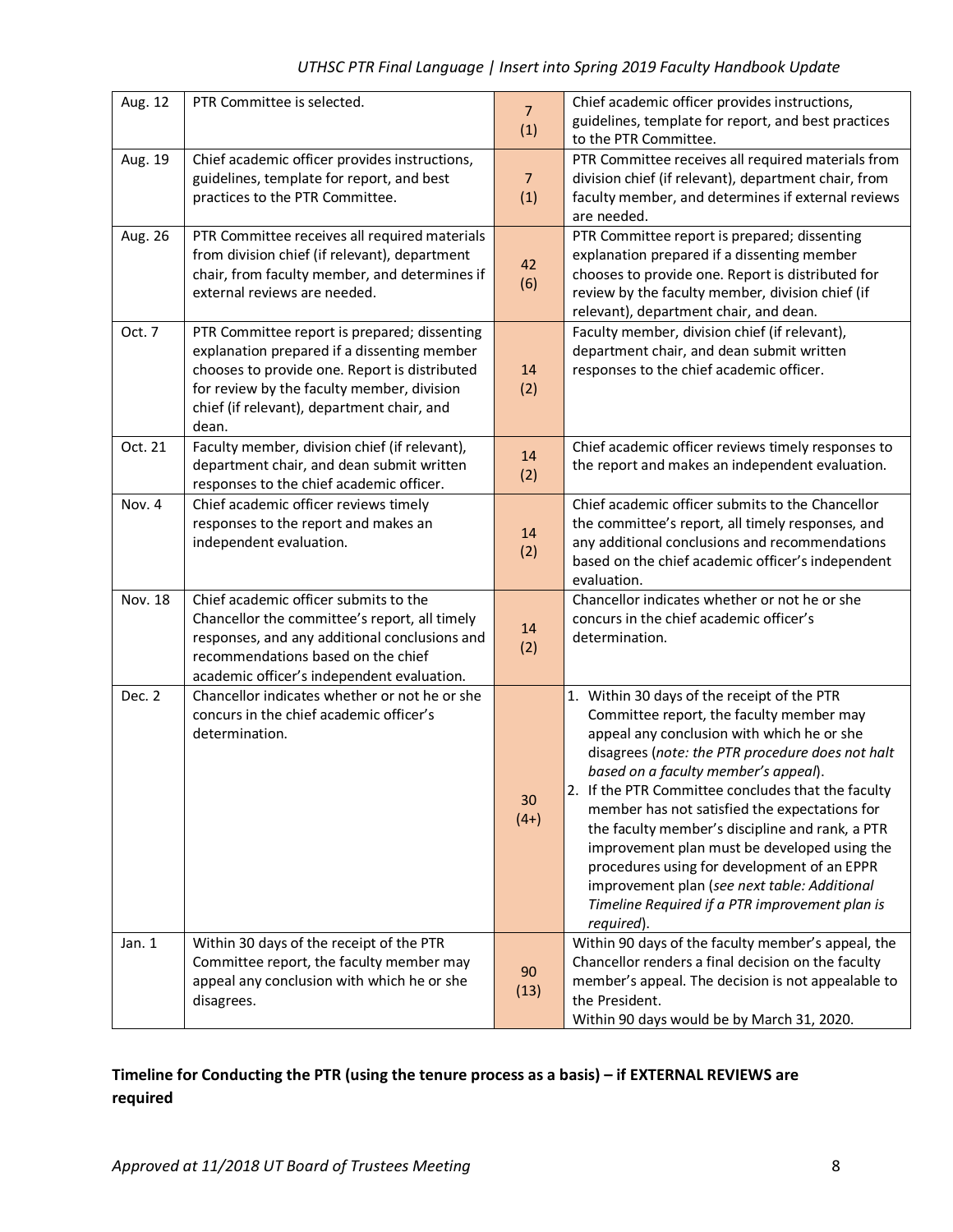| <b>Example</b><br>2019 | <b>Event begins</b>                                                                                                                                                                                                                            | <b>Days</b><br>(Weeks) | <b>Event ends</b>                                                                                                                                                                                                                                                                                                                                                                                                                                                                                                                    |
|------------------------|------------------------------------------------------------------------------------------------------------------------------------------------------------------------------------------------------------------------------------------------|------------------------|--------------------------------------------------------------------------------------------------------------------------------------------------------------------------------------------------------------------------------------------------------------------------------------------------------------------------------------------------------------------------------------------------------------------------------------------------------------------------------------------------------------------------------------|
| <b>Dates</b>           |                                                                                                                                                                                                                                                |                        |                                                                                                                                                                                                                                                                                                                                                                                                                                                                                                                                      |
| July 1                 | Written notice from the chief academic officer<br>that the faculty member is required to have a<br>PTR - normally will occur by July 1.                                                                                                        | 42<br>(6)              | PTR Committee is selected.                                                                                                                                                                                                                                                                                                                                                                                                                                                                                                           |
| Aug. 12                | PTR Committee is selected.                                                                                                                                                                                                                     | $\overline{7}$<br>(1)  | Chief academic officer provides instructions,<br>guidelines, template for report, and best<br>practices to the PTR Committee.                                                                                                                                                                                                                                                                                                                                                                                                        |
| Aug. 19                | Chief academic officer provides instructions,<br>guidelines, template for report, and best<br>practices to the PTR Committee.                                                                                                                  | $\overline{7}$<br>(1)  | PTR Committee receives all required materials<br>from division chief (if relevant), department<br>chair, from faculty member, and determines if<br>external reviews are needed.                                                                                                                                                                                                                                                                                                                                                      |
| Aug. 26                | PTR Committee receives all required materials<br>from division chief (if relevant), department<br>chair, from faculty member, and determines if<br>external reviews are needed.                                                                | 42<br>(6)              | Allow 2 weeks for deciding if external reviews<br>are required and who will provide external<br>review.<br>Require any external reviews to be received<br>within 4 weeks.                                                                                                                                                                                                                                                                                                                                                            |
| Oct. 7                 | Allow 2 weeks for deciding if external reviews<br>are required and who will provide external<br>review.<br>Require any external reviews to be received<br>within 4 weeks.                                                                      | 21<br>(3)              | PTR Committee report is prepared; dissenting<br>explanation prepared if a dissenting member<br>chooses to provide one. Report is distributed for<br>review by the faculty member, division chief (if<br>relevant), department chair, and dean.                                                                                                                                                                                                                                                                                       |
| Oct. 28                | PTR Committee report is prepared; dissenting<br>explanation prepared if a dissenting member<br>chooses to provide one. Report is distributed for<br>review by the faculty member, division chief (if<br>relevant), department chair, and dean. | 14<br>(2)              | Faculty member, division chief (if relevant),<br>department chair, and dean submit written<br>responses to the chief academic officer.                                                                                                                                                                                                                                                                                                                                                                                               |
| Nov. 11                | Faculty member, division chief (if relevant),<br>department chair, and dean submit written<br>responses to the chief academic officer.                                                                                                         | 14<br>(2)              | Chief academic officer reviews timely responses<br>to the report and makes an independent<br>evaluation.                                                                                                                                                                                                                                                                                                                                                                                                                             |
| Nov. 25                | Chief academic officer reviews timely responses<br>to the report and makes an independent<br>evaluation.                                                                                                                                       | 14<br>(2)              | Chief academic officer submits to the Chancellor<br>the committee's report, all timely responses,<br>and any additional conclusions and<br>recommendations based on the chief academic<br>officer's independent evaluation.                                                                                                                                                                                                                                                                                                          |
| Dec. 9                 | Chief academic officer submits to the Chancellor<br>the committee's report, all timely responses,<br>and any additional conclusions and<br>recommendations based on the chief academic<br>officer's independent evaluation.                    | 14<br>(2)              | Chancellor indicates whether or not he or she<br>concurs in the chief academic officer's<br>determination.                                                                                                                                                                                                                                                                                                                                                                                                                           |
| Dec. 23                | Chancellor indicates whether or not he or she<br>concurs in the chief academic officer's<br>determination.                                                                                                                                     | 30<br>$(4+)$           | (1) Within 30 days of the receipt of the PTR<br>Committee report, the faculty member may<br>appeal any conclusion with which he or she<br>disagrees (note: the PTR procedure does not<br>halt based on a faculty member's appeal).<br>(2) If the PTR Committee concludes that the<br>faculty member has not satisfied the<br>expectations for the faculty member's<br>discipline and rank, a PTR improvement<br>plan must be developed using the<br>procedures using for development of an<br>EPPR improvement plan (see next table: |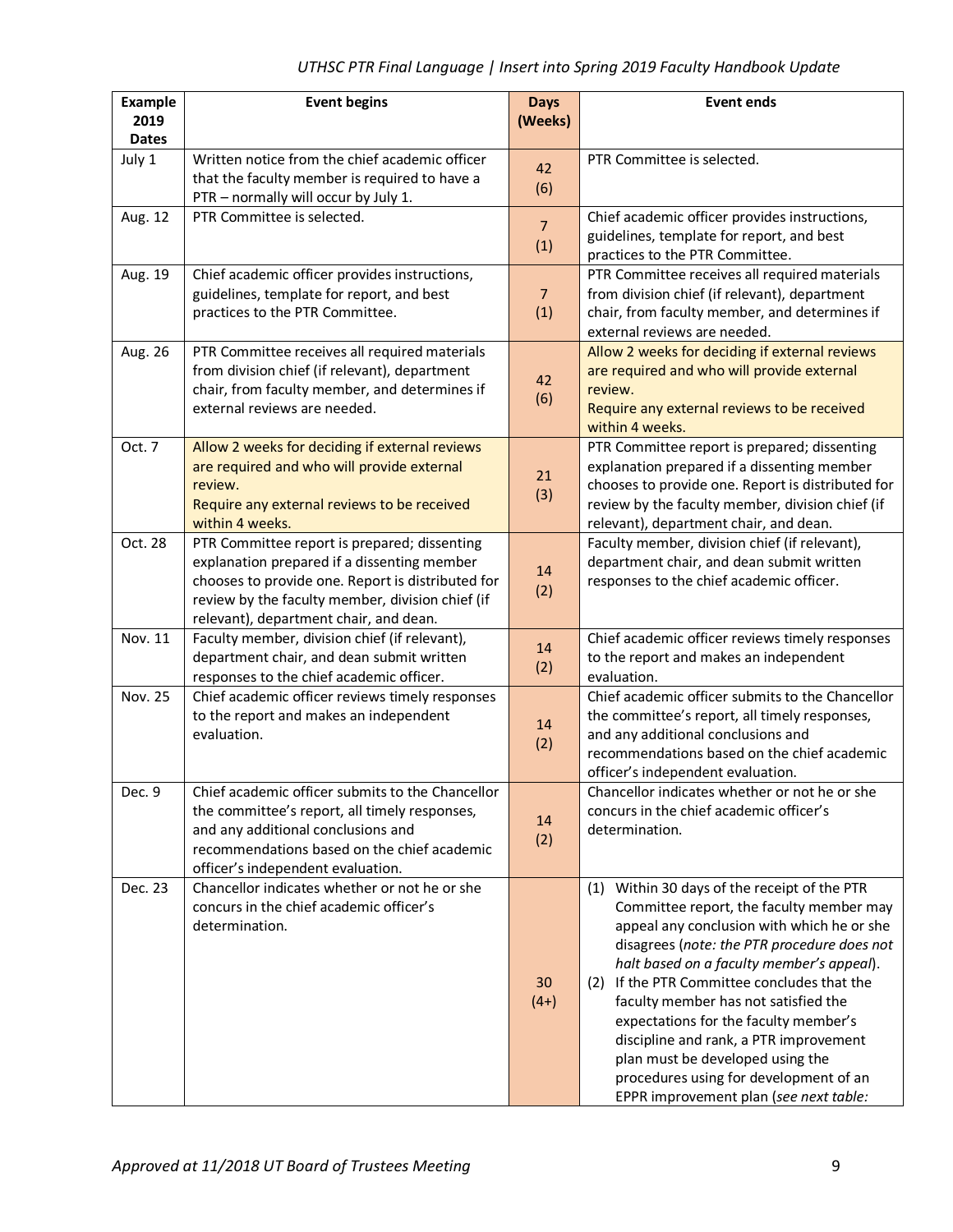|         |                                            |      | Additional Timeline Required if a PTR          |
|---------|--------------------------------------------|------|------------------------------------------------|
|         |                                            |      | improvement plan is required).                 |
| Jan. 22 | Within 30 days of the receipt of the PTR   |      | Within 90 days of the faculty member's appeal, |
|         | Committee report, the faculty member may   | 90   | the Chancellor renders a final decision on the |
|         | appeal any conclusion with which he or she | (13) | faculty member's appeal. The decision is not   |
|         | disagrees.                                 |      | appealable to the President.                   |

## **Additional Timeline Required if a PTR Improvement Plan is Required (using the EPPR process as a basis)**

If the PTR Committee concludes that the faculty member has not satisfied the expectations for the faculty member's discipline and rank, a PTR improvement plan must be developed using the procedures used for development of an EPPR improvement plan.

The division chief (if relevant) and department chair are encouraged to engage the faculty member in the early stages of development of the PTR improvement plan. If development of the PTR improvement plan becomes the responsibility of the PTR Committee, the committee is encouraged to engage the faculty member in the plan's development.

| 2020         | <b>Event Begins</b>                                                                                                                                                                                                                                                | <b>Days</b> | <b>Event Ends</b>                                                                                                                                                                                                                                                  |
|--------------|--------------------------------------------------------------------------------------------------------------------------------------------------------------------------------------------------------------------------------------------------------------------|-------------|--------------------------------------------------------------------------------------------------------------------------------------------------------------------------------------------------------------------------------------------------------------------|
| <b>Dates</b> |                                                                                                                                                                                                                                                                    | (Weeks)     |                                                                                                                                                                                                                                                                    |
| Jan. 6       | If a PTR improvement plan is required, the chief<br>academic officer provides written notice to all<br>parties (faculty member, division chief (if<br>relevant), department chair, dean, PTR<br>Committee.                                                         | 21<br>(3)   | Division chief (if relevant) and department chair<br>submit to the chief academic officer a proposed<br>improvement plan supported by the dean, chief<br>academic officer, and a majority of the PTR<br>Committee.                                                 |
| Jan. 27      | Division chief (if relevant) and department chair<br>submit to the chief academic officer a proposed<br>improvement plan supported by the dean, chief<br>academic officer, and a majority of the PTR<br>Committee.                                                 | 14<br>(2)   | If the division chief (if relevant) and department<br>chair fail to produce an improvement plan<br>supported by the dean, chief academic officer,<br>and a majority of the PTR Committee, then the<br>PTR Committee assumes responsibility for<br>drafting a plan. |
| Feb. 10      | If the division chief (if relevant) and department<br>chair fail to produce an improvement plan<br>supported by the dean, chief academic officer,<br>and a majority of the PTR Committee, then the<br>PTR Committee assumes responsibility for<br>drafting a plan. | 14<br>(2)   | PTR Committee submits the proposed PTR<br>improvement plan to the dean and chief<br>academic officer for review and approval.                                                                                                                                      |
| Feb. 24      | PTR Committee submits the proposed PTR<br>improvement plan to the dean and chief<br>academic officer for review and approval.                                                                                                                                      | 14<br>(2)   | Upon approval by the chief academic officer, the<br>proposed PTR improvement plan is sent to the<br>faculty member for review.                                                                                                                                     |
| Mar. 9       | Upon approval by the chief academic officer, the<br>proposed PTR improvement plan is sent to the<br>faculty member for review.                                                                                                                                     | 14<br>(2)   | Faculty member submits to the PTR Committee<br>any written response (including any requested<br>modifications to the improvement plan).                                                                                                                            |
| Mar. 23      | Faculty member submits to the PTR Committee<br>any written response (including any requested<br>modifications to the improvement plan).                                                                                                                            | 14<br>(2)   | PTR Committee considers faculty member's<br>response and may revise the proposed PTR<br>improvement plan.                                                                                                                                                          |
| Apr. 6       | PTR Committee considers faculty member's<br>response and may revise the proposed PTR<br>improvement plan.                                                                                                                                                          | 14<br>(2)   | PTR Committee submits the proposed PTR<br>improvement plan to the chief academic officer<br>for review and approval.                                                                                                                                               |